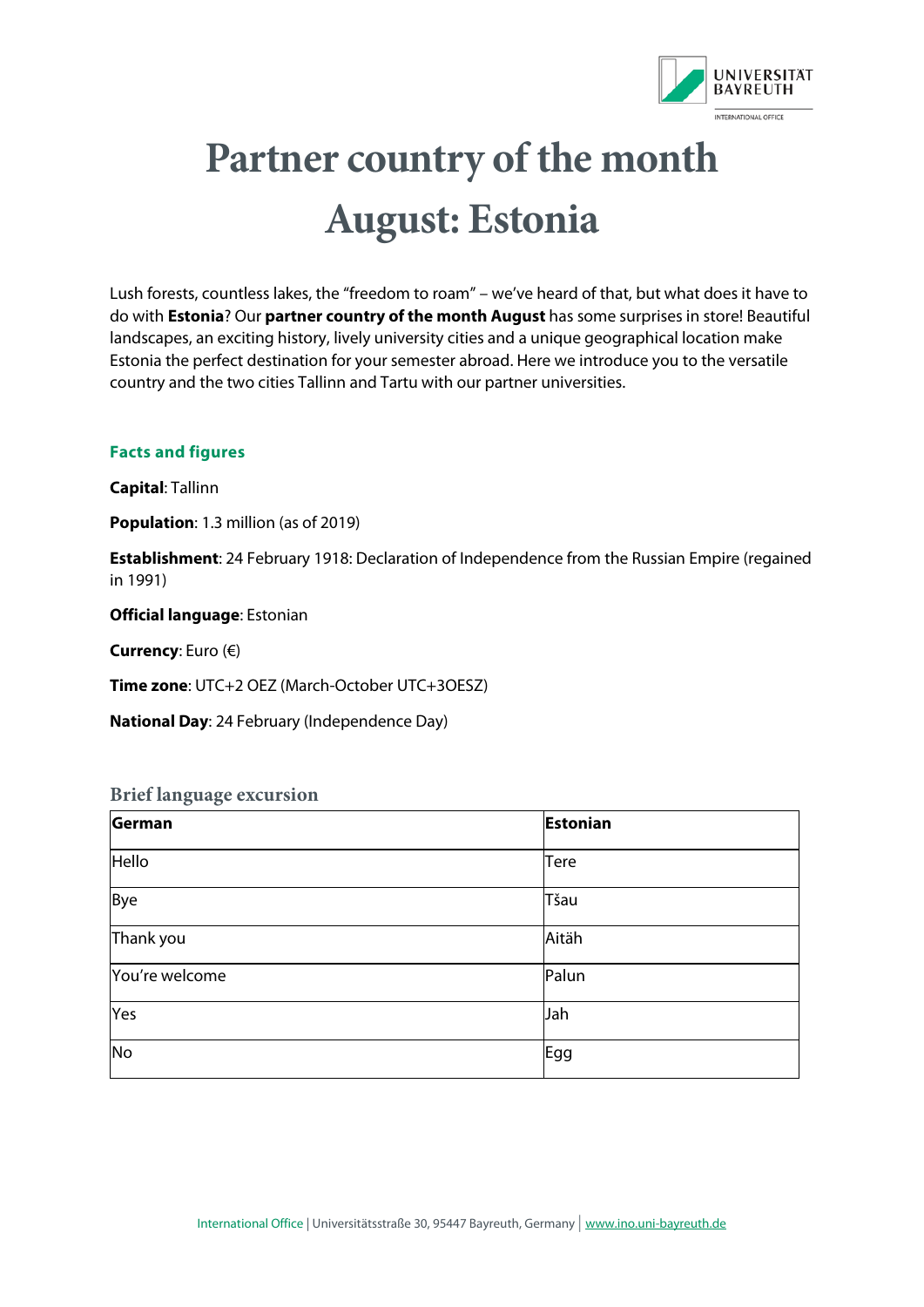

### **Estonia**

Estonia is geographically unique and is therefore also historically and culturally influenced by many different factors. Strictly speaking, Estonia is a Baltic country that connects Scandinavia, Central and Eastern Europe. This special location makes Estonia the perfect starting point to explore other parts of Europe – as they say: "All roads (in Europe) lead to Estonia." Estonia also owes its different influences to this location, which can be seen for example in the architecture or in the language. Estonians speak at least two other languages besides Estonian, such as Russian, English, Finnish or even German. By the way, Estonian is a Finno-Ugric language and has especially many vowels, fourteen grammatical cases and a gender-neutral pronoun for all!

Estonia is a large country with only 1.3 million inhabitants, which makes it one of the most sparsely populated countries in Europe. The mainland of Estonia consists of a lot of water and marshland. There are over 20,000 islands, many of which are uninhabited and can be explored during outdoor activities. Half of Estonia is covered with forest, where lynxes, brown bears and wolves make their home. The climate in Estonia is rather temperate, with cold winters and bright summers. Most Estonians live in the cities of the country, but in summer they are attracted to nature and summer cottages. In Estonia, similar to Scandinavia, people have the "freedom to roam", which allows you to be in nature and spend the night there, as long as you are respectful towards nature.

Estonia has been independent since 1918 and was very progressive even then: With independence and thus the actual "establishment" of Estonia as it is today, the right to vote was introduced for women and men at the same time. After achieving independence from the Soviet Union in 1991, Estonia joined the EU since 2004. It is considered a traditional, nature-loving and at the same time very modern country. Especially the public sector is very digital compared to other European countries, there is WLAN almost everywhere and life in the cities is becoming more and more sustainable.

## **Tallinn**

Tallinn is the capital of Estonia and the largest city in the country with 430,000 inhabitants. Located in the north of Estonia on the sea, it is the central point of connection with other European countries, also by water.

Estonia's contrasts can all be found at a glance in Tallinn. The country's culturally diverse history is reflected in Tallinn's Old Town, where the Russian-influenced Alexander Nevsky Cathedral stands alongside classic medieval architecture. The Old Town is very well preserved, with lots of cobblestone streets and beautiful buildings. The city is even a UNESCO cultural heritage site.

Besides, Tallinn is also a modern city and known for colorful street art and chic neighborhoods with trendy pubs and restaurants. Many start-ups are attracted to the capital, and thanks to the good internet connection, one's office work can be carried out in a café. When it comes to sustainability, Tallinn is also ahead of the game: in the city, all residents ride the bus and train for free!

If city life ever gets too much for you, you can easily and quickly explore the coast and the surrounding islands. Helsinki is also only two and a half hours away by express ferry.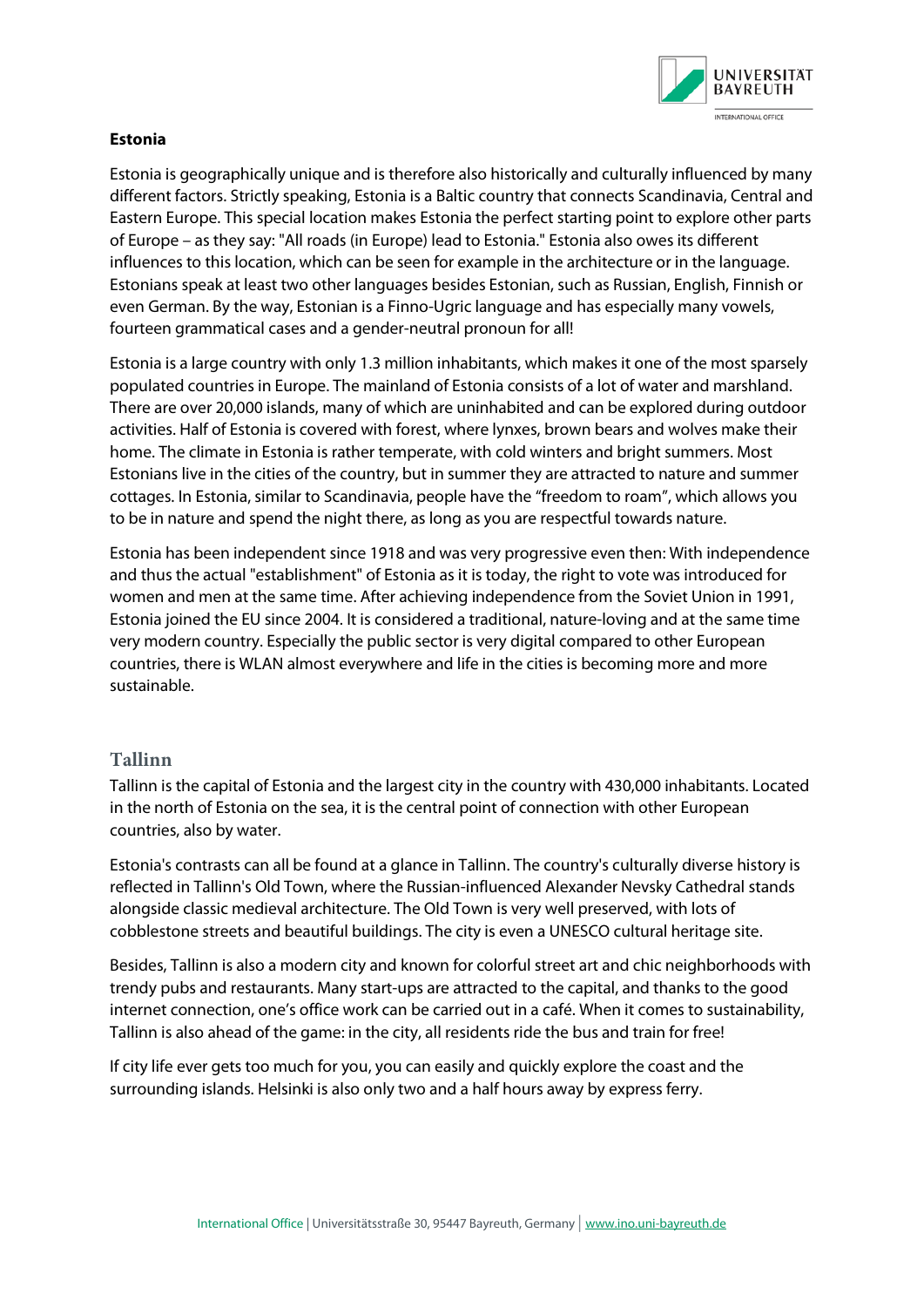

# **Tallinna Ülikool**

Tallinna Ülikool is one of the universities in the Estonian capital. About 7,000 students study here with an international share of 10%. Tallinna Ülikool is still very young in its current form: it was only established in 2005 from a merger of various universities and faculties. Today there are seven academic units, i.e. faculty-like units. As a result, it is a modern university that is academically oriented towards contemporary developments. Due to the high number of international students, many courses are offered in English.

The campus is located in the middle of Tallinn with proximity to the water in Tallinn Bay. The Latin names of the buildings always say something about them. For example, the modern film and media faculty is called "Nova", meaning "new". With th[e virtual campus tour, y](http://virtualtour.tlu.ee/)ou can take a look around the campus before your exchange.

Talinna Ülikool is proud to be considered the most student-friendly university in Estonia. There is a wide range of sports and recreational activities for students, where you can try Estonian folk dance, for example, or visit the gym right on campus.

For more information about our cooperation and testimonials from former exchange students with Tallina Ülikool, [click here.](https://bayreuth.moveon4.de/publisher/institution/1/46/deu?relTypes=4&frmTypes=1|4|9|11|13|30|31|33&acadYears=2020|2021|2022&acadPeriods=&directions=2&defaultRelStatus=2&inst_int_settings_filter=&acad_year_display=2021|2022&acad_period_display=&document_types=9&restriction_types=1&restriction_id_filter=&inst_document_types=10&inst_restriction_types=1&keyword=&country=67&institution_external=&relation_framework=&stayopportunity_subject_area=&stayopportunity_level=&instance=1330&publisherId=1)

## **Tartu**

With 98,000 inhabitants, Tartu is the second largest city in Estonia and a real university city with its many students. In the south of Estonia, Tartu is located on the Emajõgi River, whose banks are a popular meeting place, especially in summer.

Tartu is the oldest Baltic city and is a small town with a beautiful old town. Here you can admire sights such as the city hall, an old ruined cathedral and the historic university building. In Tartu everything is within easy reach and there are many cafes, restaurants and a colourful nightlife. Besides this historical side, Tartu is also a modern and progressive city that puts a lot of emphasis on sustainability. With eco-buses and bike sharing, you can get from point A to point B quickly, and car traffic will be reduced over the next few years.

Tartu also has a lot to offer culturally: You will find many exciting museums here, for example the Estonian National Museum, and there is a creative atmosphere. In 2024, Tartu will also be one of the European Capitals of Culture.

# **Tartu Ülikool**

As one of the oldest universities in Northern and Eastern Europe, Tartu Ülikool, founded in 1632, is a traditional and renowned university. In international comparison, it is one of the best universities in the world. Approximately 13,000 students study at the four faculties, of which about 1,600 are international.

As Estonia's national university, Tartu Ülikool promotes academic education and culture in Estonian. You can discover exactly what that sounds like in advance i[n this independent study](https://www.keeleklikk.ee/)  [course.](https://www.keeleklikk.ee/) However, there are also plenty of English-taught programmes and courses at the university, so you don't necessarily need to know Estonian.

The old, beautiful main building and most other university buildings are located in the middle of Tartu's city centre. University life thus shapes the atmosphere of the city and makes Tartu a real